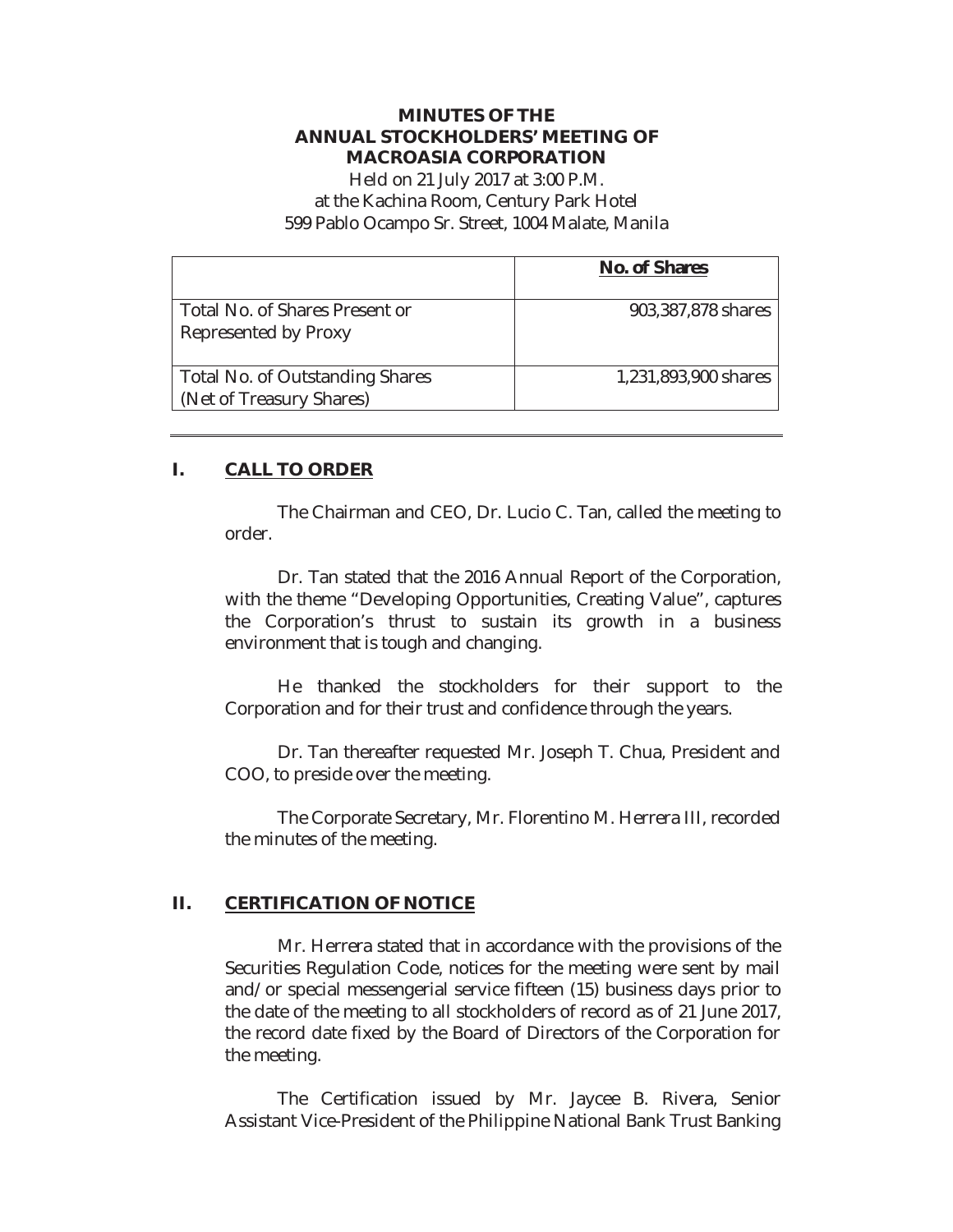Group, the Corporation's Stock Transfer Agent, is attached hereto as Annex "A".

Mr. Herrera further stated that the notice was published in The Philippine Star on 3 July 2017. The Affidavit of Publication issued by Philstar Daily, Inc., publisher of The Philippine Star, is attached hereto as Annex "B".

Mr. Herrera thereafter certified that notices for the meeting were duly sent.

### **III. CERTIFICATION OF QUORUM**

Mr. Herrera stated that based on the attendance record and the proxies and/or powers of attorney on hand, stockholders owning Nine Hundred Three Million Three Hundred Eighty Seven Thousand Eight Hundred Seventy Eight (903,387,878) shares representing 73.3% of the outstanding capital stock of the Corporation were present or represented in the meeting.

Mr. Herrera thereafter certified that a quorum existed for the valid transaction of business.

### **IV. APPROVAL OF MINUTES OF THE PREVIOUS MEETING**

Mr. Chua then proceeded to the next item in the Agenda, which pertains to the approval of the Minutes of the Annual Stockholders' Meeting held on 15 July 2016.

Upon motion duly made and seconded, the stockholders approved the Minutes of the Annual Stockholders' Meeting held on 15 July 2016.

### **V. MANAGEMENT REPORT**

Mr. Chua reported on the results of operations of the Corporation and its subsidiaries and presented the Business Outlook for 2017. A copy of the President's Report is attached hereto as Annex  $C''$ .

The Corporation's Chief Financial Officer, Mr. Amador T. Sendin, thereafter presented the Financial Report for the year ended 31 December 2016. A copy of the Financial Report is attached hereto as Annex "D".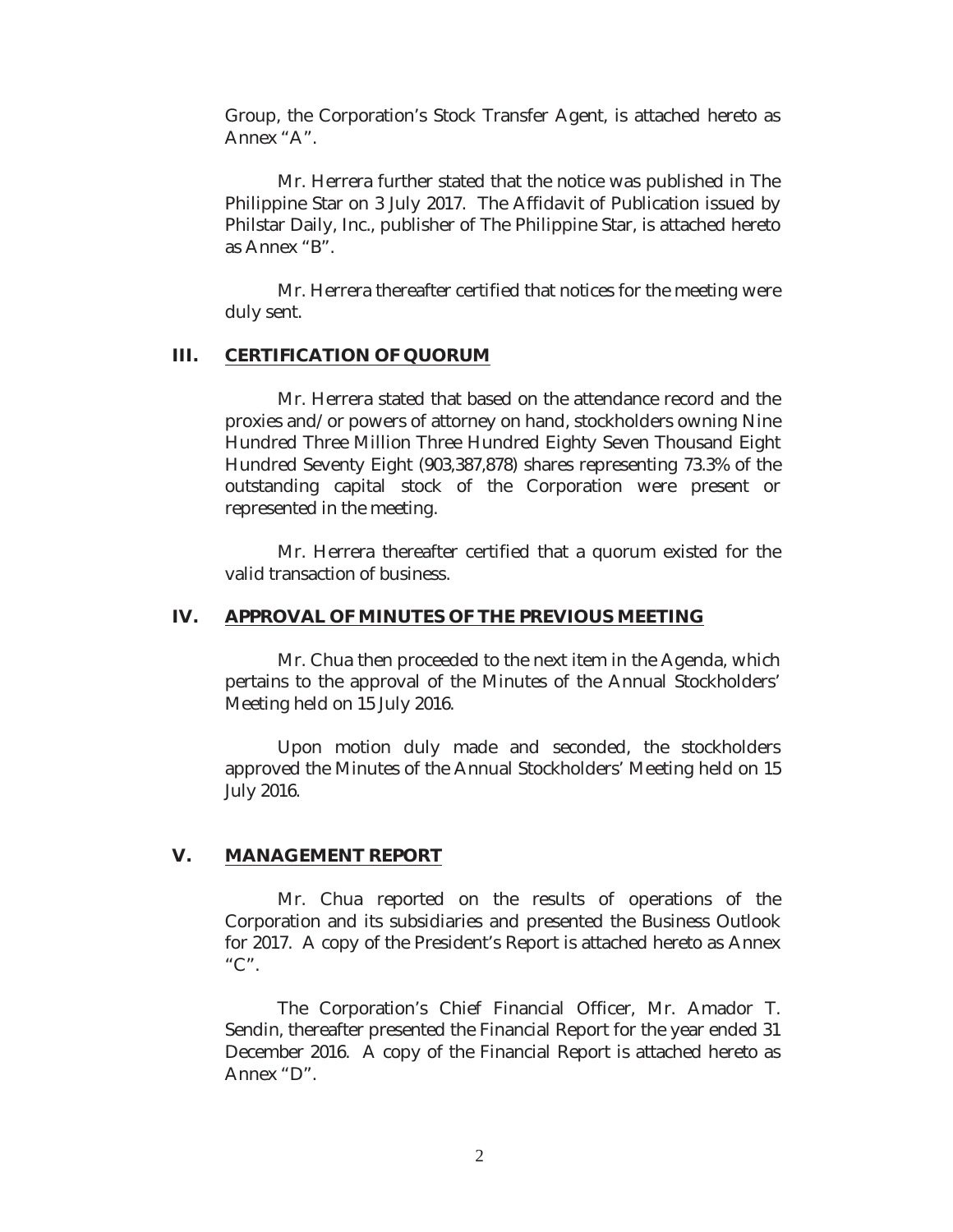Upon motion duly made and seconded, the stockholders noted and approved the President's Report and the Financial Report, respectively.

# **VI. APPROVAL OF THE AUDITED FINANCIAL STATEMENTS FOR THE YEAR ENDED 31 DECEMBER 2016 .**

Upon motion duly made and seconded, the stockholders approved the Audited Financial Statements of the Corporation for the year ended 31 December 2016.

# **VII. APPROVAL, CONFIRMATION AND RATIFICATION OF ALL ACTS, PROCEEDINGS AND RESOLUTIONS OF THE BOARD OF DIRECTORS AND MANAGEMENT .**

Mr. Chua then proceeded to the next item on the Agenda, which pertains to the approval, confirmation and ratification of all acts, proceedings and resolutions of the Board of Directors and Management of the Corporation since the last Annual Stockholders' Meeting held on 15 July 2016.

Upon motion duly made and seconded, the stockholders approved the following resolution:

"**RESOLVED**, That all acts, proceedings and resolutions of the Board of Directors and of Management since the last Annual Stockholders' Meeting held on 15 July 2016 up to today's meeting be, as they are hereby approved, confirmed and ratified."

#### **VIII. ELECTION OF DIRECTORS**

Mr. Chua stated that the Articles of Incorporation of the Corporation provides for eleven (11) directors. The Manual on Corporate Governance of the Corporation provides that there shall be at least three (3) independent directors.

 Mr. Herrera explained that under the Corporation's By-Laws and Manual on Corporate Governance, the nomination of the Corporation's directors shall be conducted by the Nomination Committee. All recommendations shall be signed by the nominating stockholders together with the acceptance and conformity of the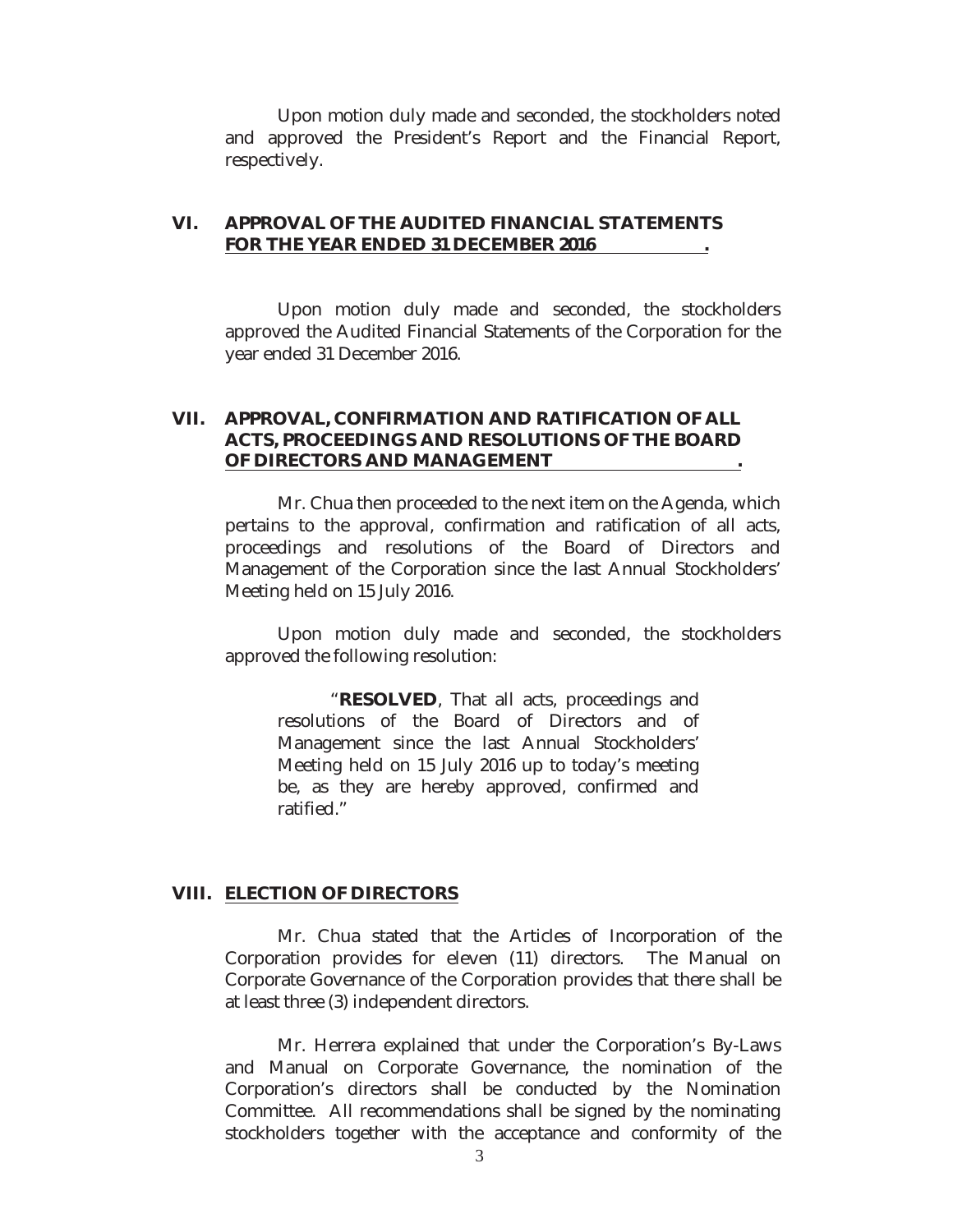would-be nominees and shall be submitted to the Nomination Committee and the Corporate Secretary at least thirty (30) days before the date of the Annual Stockholders' Meeting.

The Nomination Committee shall pre-screen the qualifications and prepare a Final List of all Candidates for directors. Only nominees whose names appear on the Final List of Candidates shall be eligible for election as directors.

Based on the Final List of Candidates for directors prepared by the Nomination Committee, and upon motion duly made and seconded, the following were unanimously elected as Directors of the Corporation to act as such for the ensuing year and until the election and qualification of their successors:

> Dr. Lucio C. Tan Washington Z. Sycip Carmen K. Tan Lucio K. Tan, Jr. Michael G. Tan Joseph T. Chua Jaime J. Bautista Stewart C. Lim Johnip G. Cua (Independent Director) Ben C. Tiu (Independent Director) Marixi R. Prieto (Independent Director)

### **IX. APPOINTMENT OF EXTERNAL AUDITOR**

Mr. Chua then proceeded to the next item on the Agenda, which pertains to the appointment of the external auditor of the Corporation for the ensuing year.

Upon motion duly made and seconded, SGV & Co. was appointed as the external auditor of the Corporation for the ensuing year.

#### **X. ADJOURNMENT**

There being no further business to transact, upon motion duly made and seconded, the meeting was adjourned.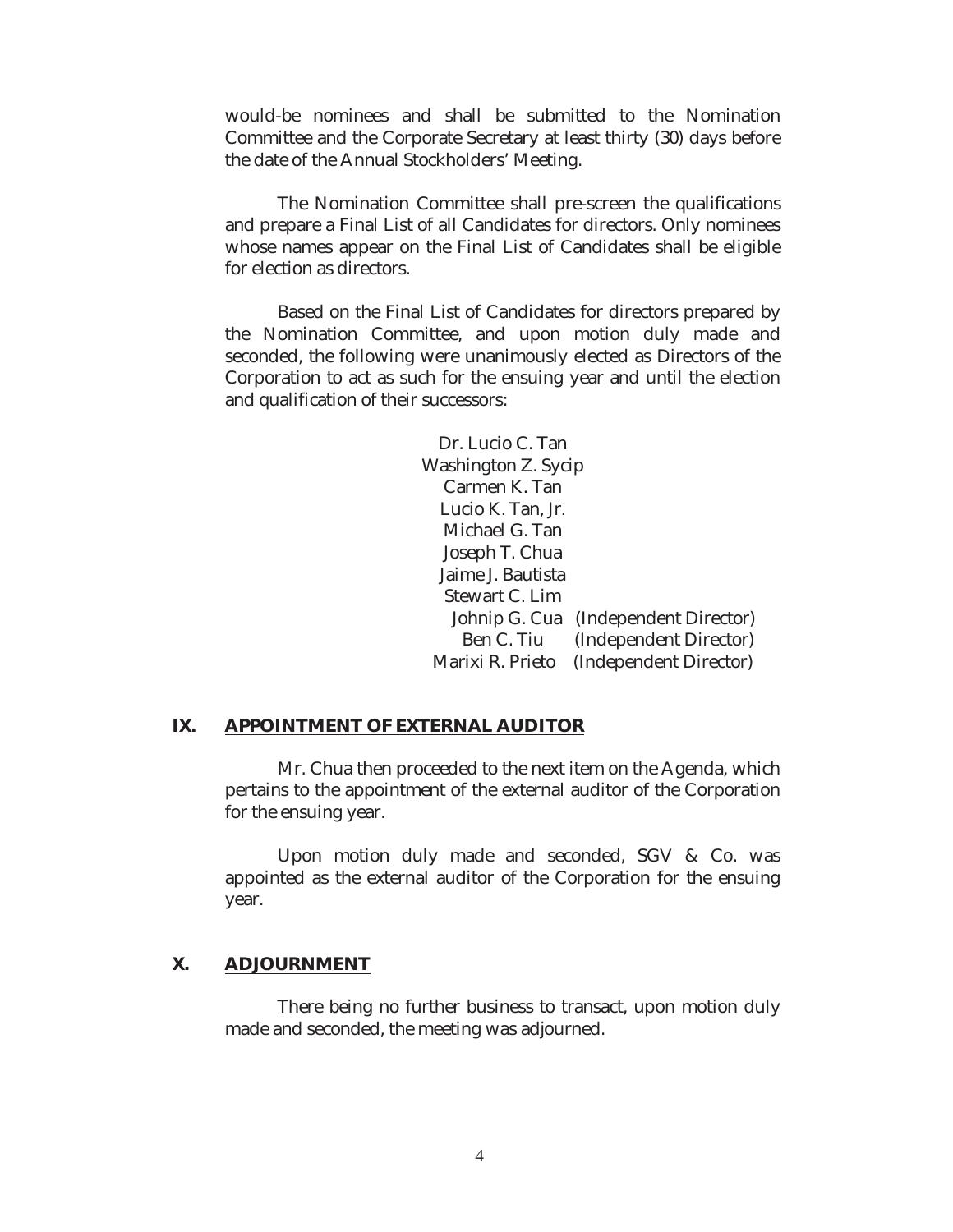CERTIFIED CORRECT:

 **FLORENTINO M. HERRERA III**  Corporate Secretary

**ATTEST:** 

**DR. LUCIO C. TAN JOSEPH T. CHUA**<br>Chairman & CEO Chairman of the Meetin Chairman of the Meeting/ President & COO

ash min 072117 LTC USB3/MAC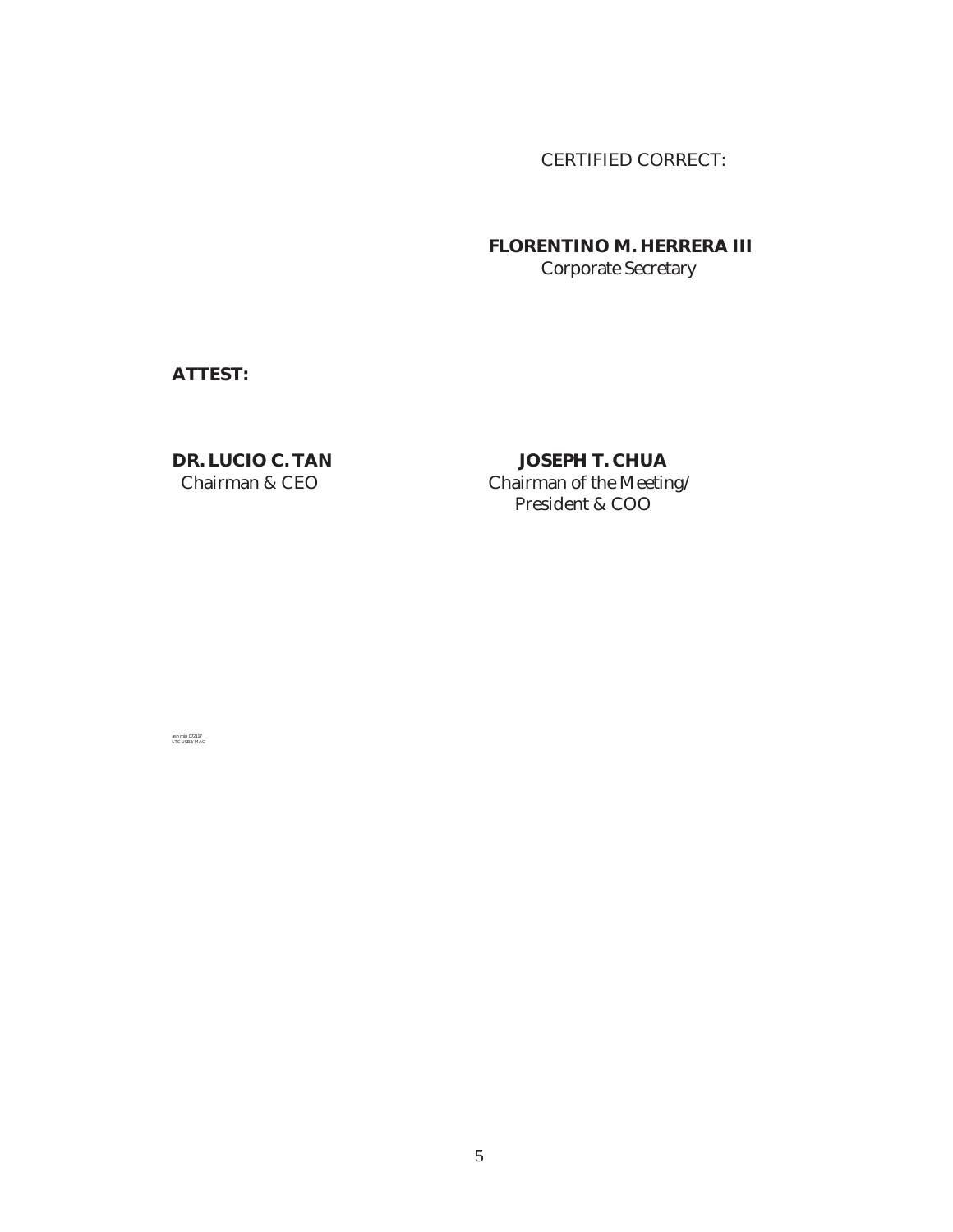



**Philippine National Bank Trust Banking Group** Trunk Lines: 526-3131 / 891-6040 local 2307

June 30, 2017

MACROASIA CORPORATION 12/F Allied Bank Center 6754 Ayala Avenue, Makati City

÷.

Attention

MR. AMADOR T. SENDIN Chief Financial Officer VP- Administration & Business Development

Gentlemen:

Relative to MacroAsia Corporation's Annual Stockholders' Meeting on July 21, 2017, we hereby certify that the CDs containing Shareholder Information package together with Proxy Form were sent to 161 stockholders and 108 PCD Beneficial Owners as of record date, June 21, 2017 in accordance with your letter dated May 23, 2017.

Very truly yours,

CEE B. RIVERA

Senior Assistant Vice President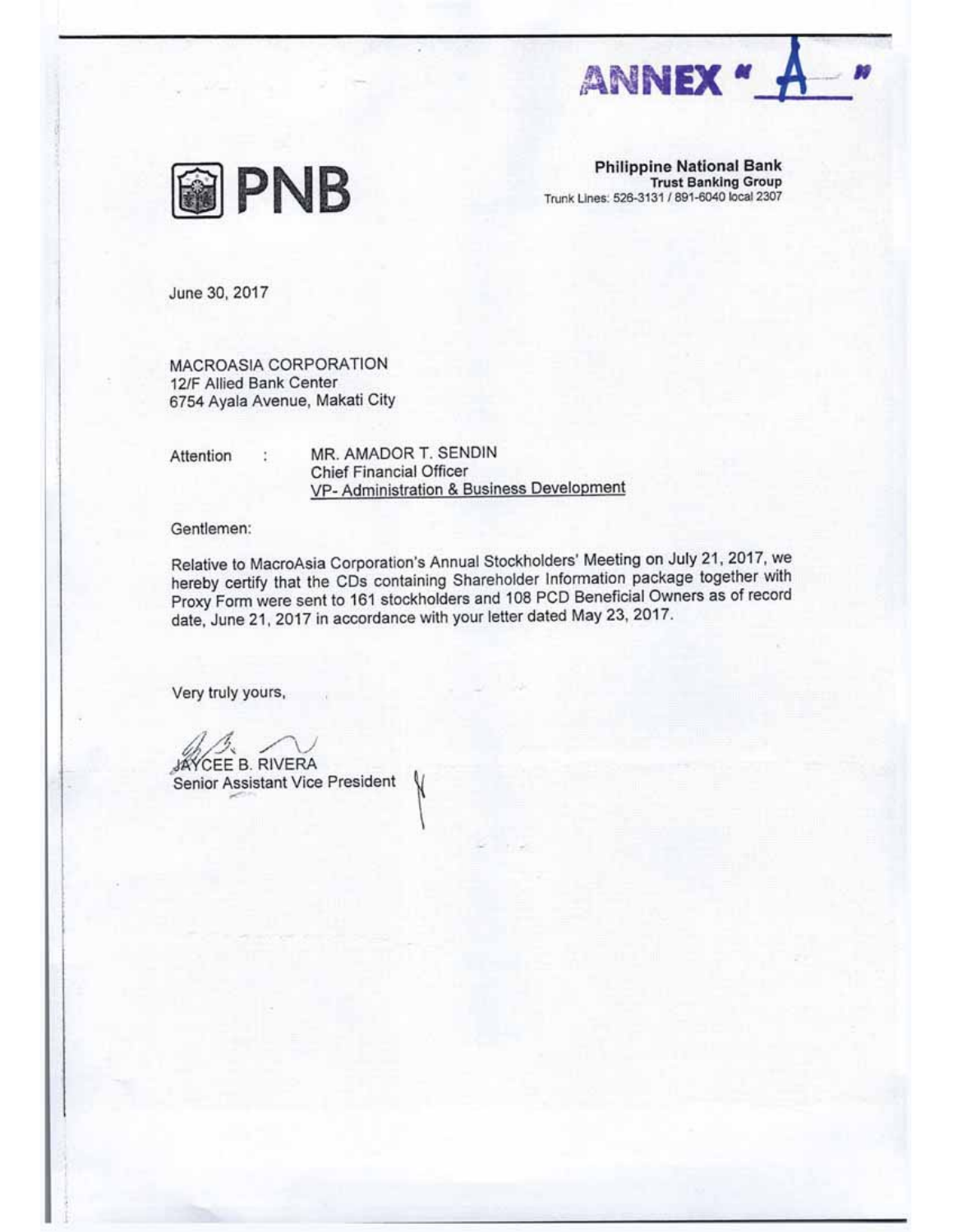

REPUBLIC OF THE PHILIPPINES ) **CITY OF MANILA**  $S.5$ .

#### **AFFIDAVIT OF PUBLICATION**

I, EDWIN L. MONFORTE, of legal age, married, Filipino and with office address at c/o PhilSTAR Daily, Inc., 202 Railroad Street corner Roberto S. Oca Street, Port Area, Manila, after being duly sworn to in accordance with law, depose and state:

That I am the BILLING & COLLECTION MANAGER of the PhilSTAR Daily, Inc. a domestic corporation duly organized and existing under by virtue of Philippine laws with office and business address at 202 Railroad Street corner Roberto S. Oca Street, Port Area, Manila.

That the said corporation publishes THE PHILIPPINE STAR, a daily broadsheet newspaper published in English and of general circulation.



That the order of **Macro Asia Corporation** 

captioned as follows: **Notice of Stockholders Meeting** 

Please see attached printed text which had been published in The Philippine STAR in its issues of:

July 3; 2017

FURTHER AFFIANT SAYETH NAUGHT. Manila, Philippines

**EDWIN L. MONFORTE** Affiant

day of JUL 0 5 2017 affiant SUBSCRIBED AND SWORN to before me this exhibited to me his Driver's License No. NO4-94-315947 issued by LTO on March. 08, 2016 which expiry date is March 09, 2019

Doc. No. Page No. Book No. 火り Series of 2017

ATTY, JOSEWIN BONNIE V, VALEROS PTR No. 5821025 Neurol up (201-77, 2015 Und Dec. 31, 2017)<br>EPLEA AND FORMAL STRONG HOW AND 27, 2017<br>Commitmics No. 2015-018 Neurol pr. April DE. 2015, Und Dec. 31, 2017<br>ICLE No. V-0022255 Neurol on Auto 44, 2015 Valid unti Ciffice Add: Importal Baytront Tower, 1642 A. Matrixi, Menta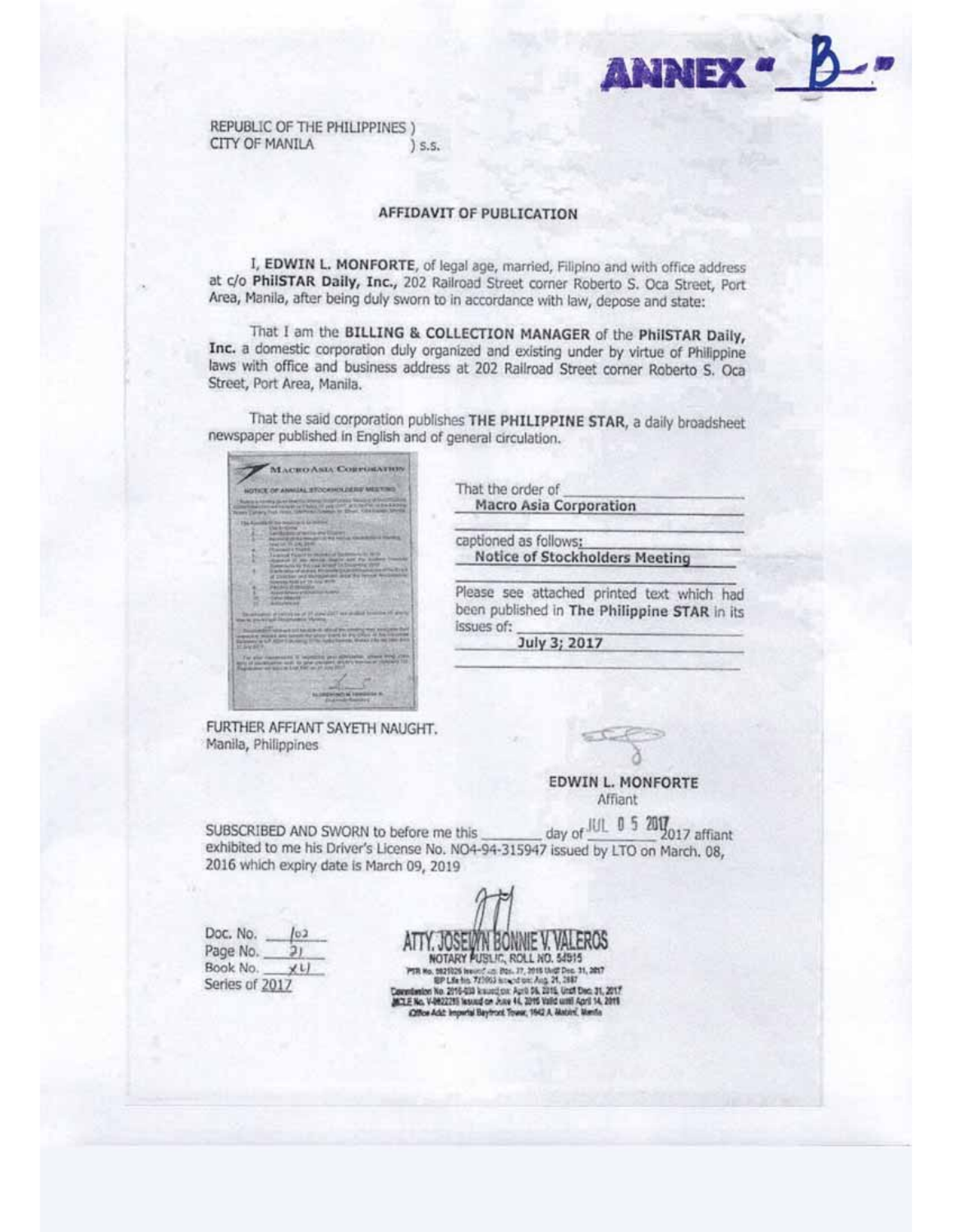ANNEX " C

# **MAC Annual Report 2016** PRESIDENT'S AND COO'S REPORT

Dear Stakeholders of MacroAsia,

I am pleased to inform you that the MacroAsia Group has reported a consolidated net income after tax of P440.17 million in 2016, a 29% increase from the P341.36 million net income reported in 2015. Last year's results is the highest so far in the history of MacroAsia.

Barring any severe circumstances, we view such double-digit growth as continuing and sustainable, because the groundwork for our operational performance is already in place. Especially with a weaker peso that is projected in 2017, we, as service exporters earning mostly in US Dollars stand to benefit, as our revenues get to be translated into more Philippine pesos to fund our mostly local costs.

Our professional, experienced, globally competitive and mostly Filipino workforce that is now more than 5,000 strong, remains to be MacroAsia's competitive advantage through our continuing march to generate shareholder value.

For 2016, the pillars of our profitability stand as follows:

1. Food Services

The inflight catering businesses grew because of the increase in airline passenger traffic and volume of flights for many of our clients. MacroAsia Catering (MACS) started serving China Southern Airlines and Eva Air as new airline clients in 2016, aside from catering the entire fleet of Cathay Pacific flying out of the Philippines. In 2016, MACS also became the caterer for PAL's Mabuhay lounges.

MACS is the inflight caterer of choice for foreign airlines in Manila as it has expanded its portfolio to about 60% of the foreign airlines market. It has consistently garnered awards from its clients. For example, for three consecutive years now, it has received the Merit Award for Group 1 (Excellence in Catering Award) from Singapore Airlines.

MACS successfully ventured into the institutional food business segment and has grown its client list to include big banks, BPOs, casinos and the like. Outside of the airport, it has Asian Development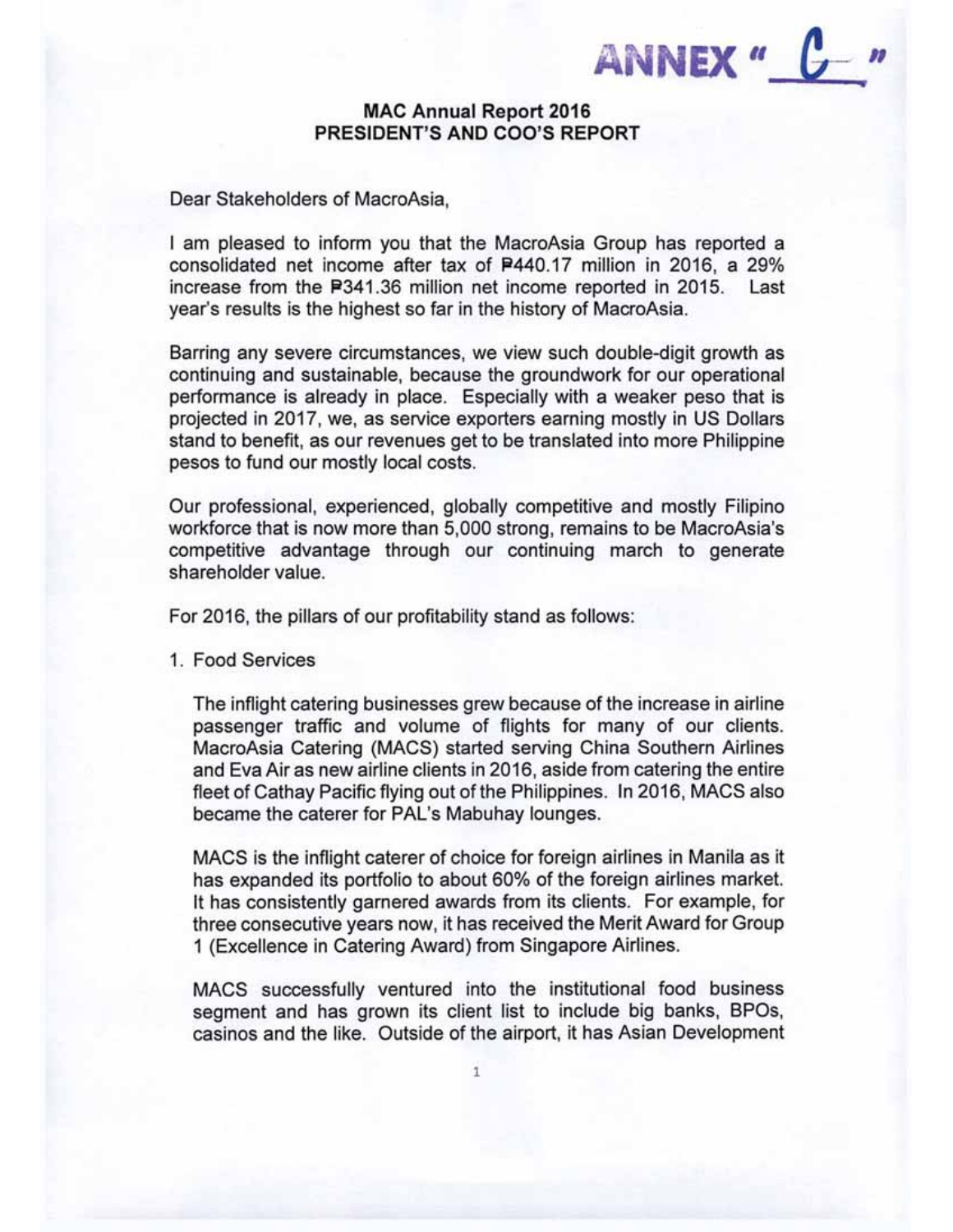Bank as a key account. Its latest client is the BPI 1851 Club, a testament to MACS' reputation as it garnered this account through a widely-contested tender among food providers in Manila.

A subsidiary of MACS, MacroAsia-SATS Food Industries (MSFI) is currently building a food production facility in Muntinlupa City, which will serve the requirement of the non-airline food business segment, aside from supporting the main inflight kitchen. This facility will be commercially operational by 1<sup>st</sup> quarter of 2018.

2. Gateway Services

In 2016, our ground handling unit, MacroAsia Airport Services (MASCORP) established its presence from 5 airports (NAIA, Cebu, Davao, Kalibo and General Santos City) to include two more airports, namely, Clark and Tuguegarao City by December 2016.

In the first quarter of 2017, our ground handling business expanded to sixteen (16) more airports. Outside of NAIA, we are now present in 23 airports all over the Philippines today, elevating our footprint as the biggest independent ground handling service provider in the Philippines today, with a headcount of more than 2,400.

MASCORP's base clients are PAL and PALEx, but it also serves six (6) more foreign airlines. MASCORP now handles about 2,200 flights per week on the average.

The Manila stations of MASCORP's Japanese clients, All Nippon Airways and Japan Airlines are among the best stations in their respective networks. Just recently, JAL Manila Station which is based in NAIA Terminal 1, was ranked as Number 1 Airport Station of Japan Airlines Worldwide for 2016. JAL has attributed to MASCORP a substantial role in this success, since MacroAsia staff are the faces in the check-in counters, doing the ramp servicing and the like.

3. Aircraft Maintenance, Repair and Overhaul (MRO)

Our biggest investment, Lufthansa Technik Philippines (LTP) was very busy in 2016. LTP's strategy to evolve from dependence on line maintenance services bore fruit, as its heavy maintenance business grew signficantly. LTP was able to sign up long-term contracts for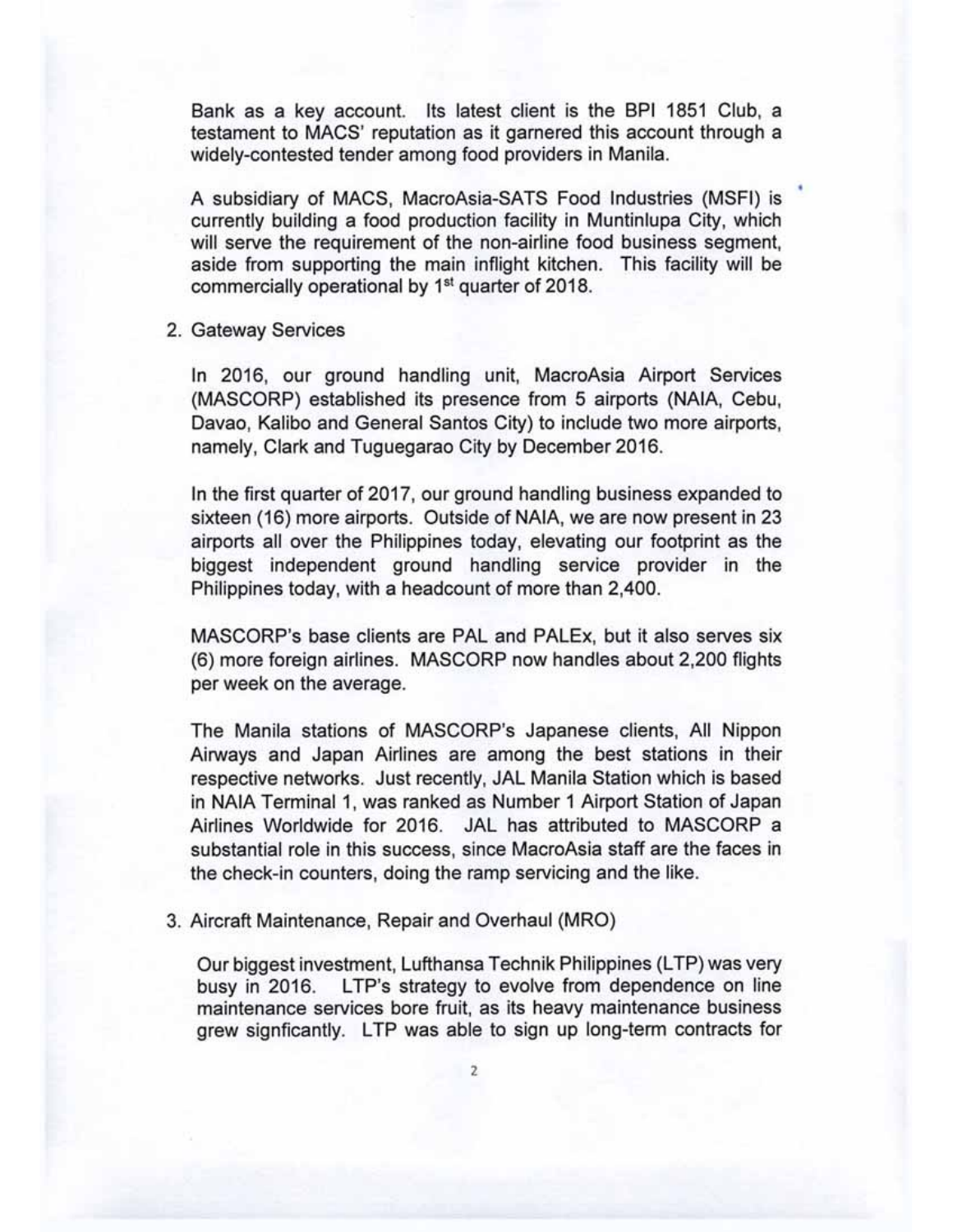Airbus A380 repairs for esteemed clients like Qantas, British Airways and Lufthansa among others.

In 2016, LTP secured base maintenance contracts with Asiana Airlines, AirAsia X, Jetstar Japan, and Thai AirAsia X, as well as a fiveyear contract with British Airways. LTP effectively completed six (6) heavy maintenance checks for A320, A340 and A380 for clients like Philippine Airlines, Lufthansa German Airlines, Asiana Airlines, and Thai Air Asia.

LTP also completed a total of seventy eight (78) C-Checks and twentyone (21) Special Layover for many more foreign airlines.

We believe that LTP is a source of Filipino Pride, as this business unit is manned close to 100% by a Filipino workforce. Moreover, some airline clients of LTP do not even have commercial flights to the Philippines, but these carriers have chosen to entrust their valuable assets to the Philippines and Filipino engineers in LTP, despite the available choices of aircraft repair stations worldwide.

LTP's Base Maintenance capability for the Boeing B777 was approved by CAAP in 2016. In case of the need to use the two A380 hangars for B777 repair, LTP is already certified by now to do B777 repairs.

In 2016, LTP was able to reach an average of 99.17% On-time Performance for PAL aircraft which reflects the reliability and turnaround time of LTP. It has proven itself as a reliable provider of PAL, with maintenance support quality guaranteed by German precision under Lufthansa Technik processes.

# **Mining**

Like other mining companies, we witnessed significant shifting in the government's mining policies and programs in 2016, such that there was still no development in our mining project in Palawan. We conservatively booked in our Parent Company, P212.9 million as provision for probable losses pertaining to deferred mine exploration costs incurred in our mining properties in Palawan covered by valid Mineral Production Sharing Agreements (MPSAs). The recovery of the deferred mine exploration costs depends on the commercial activities or subsequent re-opening of the old Infanta Nickel mine. We continue to explore ways to generate value from these assets, either through partnerships with other mining companies, or possible JV or sale of the mine as the opportunity may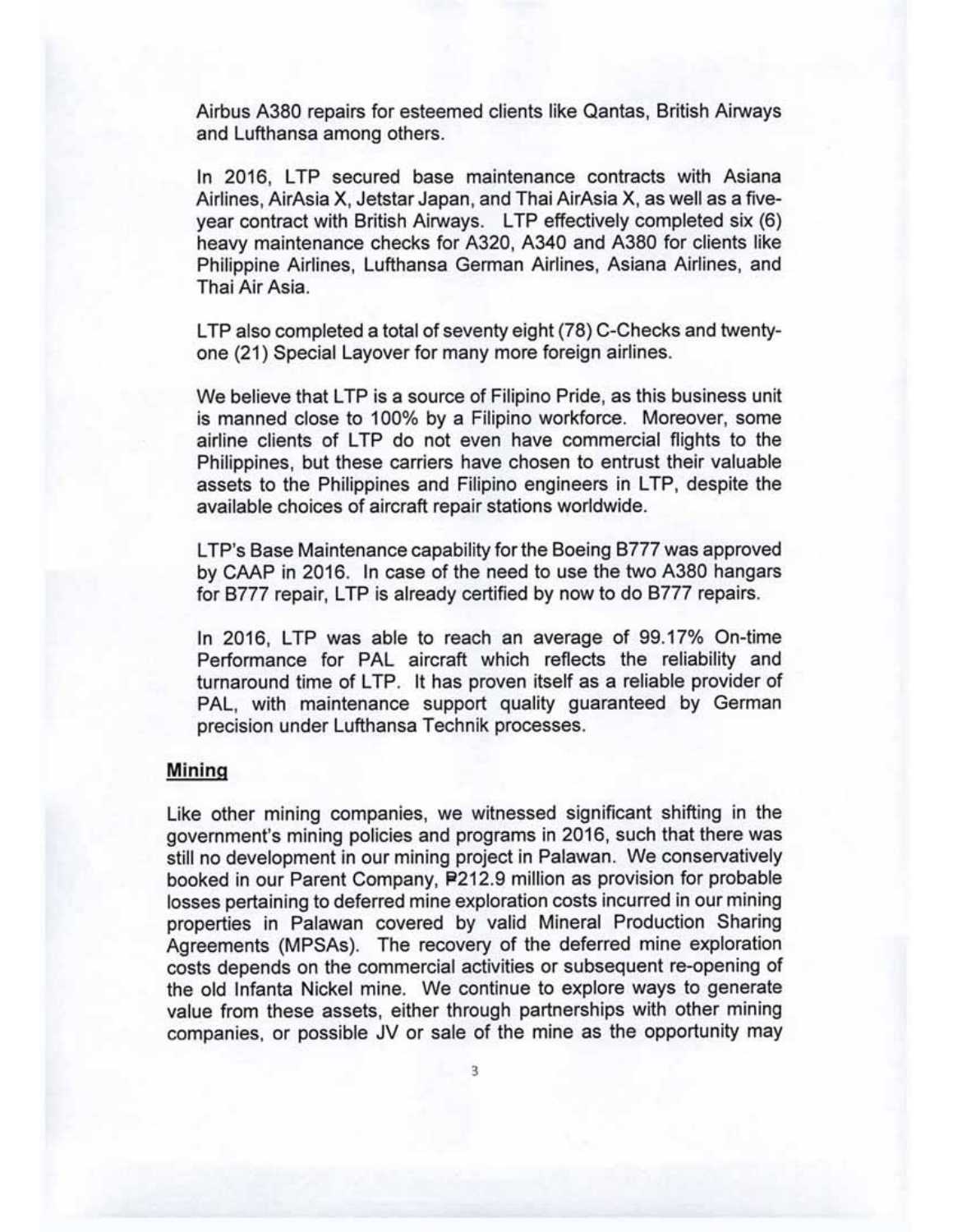arise. If we are successful, this provision for losses in 2016 will be reversed as addition to income.

### **Water Business**

Our subsidiary, MacroAsia Properties Development Corporation (MAPDC) has moved full steam into the water utilities or concession business in 2016. In March 2016, its subsidiary, SNV Resource Devt Corporation, started commercial operations in Solano, Nueva Vizcaya through a complete waterworks system for the town. This greenfield project has about 2,300 water connections today. In December 2016, MAPDC also acquired majority of Boracay Tubi System, Inc., one of two water utilities serving the island of Boracay. Watergy Business Solutions, Inc., (MAPDC's JV with MetroPacific Water Investment Corporation) started development of the Maragondon Bulk Water Project in Cavite. This entry of MAPDC into the water business is expected to generate recurring and increasing cash flow for the Group.

### Outlook in 2017

With the growth of the business portfolios in food services, ground handling and MRO, we look at 2017 with optimism. Our investments and capital expenditures from 2016 to 2017 total to about P2.5 billion, and most of these are for our aviation services units. The venture in non-airline food services and water utilities are EBITDA additive to the Group, and will strengthen our capability to generate increasing cash flow.

We are also striving for synergies with our base client, PAL/PALEx, as these affiliated entities seek to strengthen mutually beneficial relationships in the aviation sector. Such synergies will benefit our airline catering and ground handling activities.

While we are keeping our drive in the aviation services business as the heart of MacroAsia, we are also expanding our presence in non-airline related activities to deploy our capital, in order to build a stronger and bigger MacroAsia that will be able to address our business concentration risks if ever there are downturns in the aviation industry.

With your trust and inspiration, we are building a sustainable and stable future for MacroAsia. Thus, on behalf of management and the operating teams, I thank you all for inspiring us to give our best and work harder, to make MacroAsia what it is today.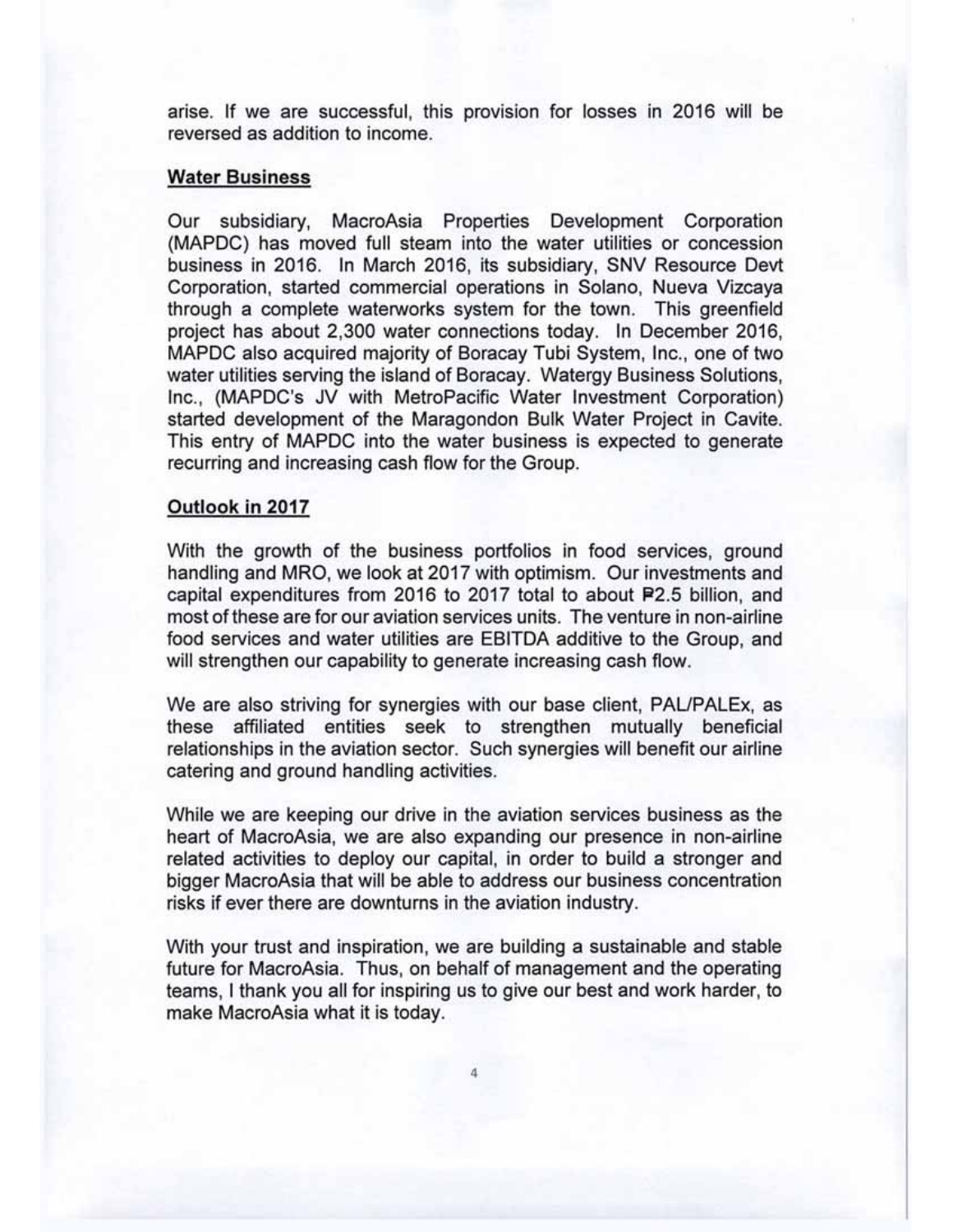### **CFO'S 2016 FINANCIAL REPORT:**



Dear Shareholders,

The Definitive Information Statements that were distributed to the investing public and made available in the MacroAsia website contain in detail the audited 2016 financial report, as well as the first quarter 2017 interim report that was disclosed to the PSE and SEC. I will take this opportunity to highlight some key points:

#### **Results of Operations for 2016**

MacroAsia reports a consolidated net income after tax of P440 million in 2016, compared to P341 million in 2015. This reflects a net income growth of 29% or P99 million above our 2015 performance. The comprehensive income grew to P552M, compared to P388M in 2015, driven largely by positive forex translation adjustments of our USD investment in LTP.

Were it not for the one-time, accounting provision of P213M for probable losses pertaining to the deferred mining charges on our Palawan mining tenements that impacted negatively in the Parent Company's results, our consolidated net income would have been higher. The uncertainties in government's mining policy prompted management to take a conservative stand by fully-providing for probable losses arising from expenses related to completing the JORC and PMRC-compliant exploration report that was implemented for the Infanta Nickel Project. As the long-standing shareholders of MacroAsia will remember, this Infanta Nickel Project is the company's old mine in the 1970's that saw nickel ore shipments to Japan, and has been targeted for re-opening, subject to completion of operating permits.

Putting into medium-term context our 2016 performance, MacroAsia saw its revenues being driven by a compounded annual growth of 16%, operating income by a compounded growth of 101%, and net income by a compounded growth of 90% for the period from 2014 to 2016. Our 2016 operating margin has gone up to 24%, with a net income margin of 19%.

While we are heavily-invested in the aviation-services sector, there have been some strategy updates that now allow further scalability in our revenues and profits. For our airline catering unit, it has forayed into the non-airline food business and has successfully built a portfolio of clients that cater to the wider public through institutional clients. Thus, our catering revenue base appears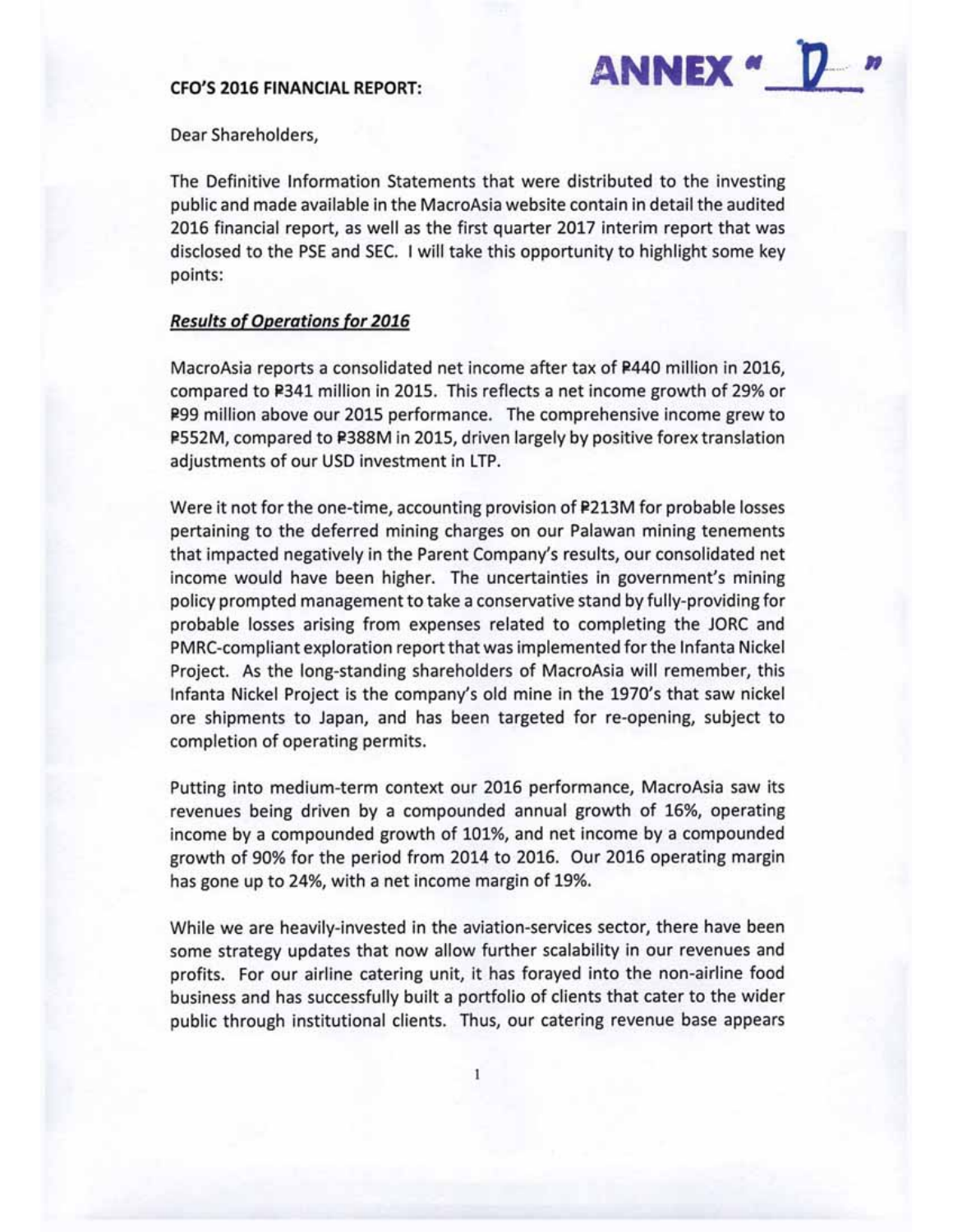partly insulated from the cyclical nature of airline travel, as our non-airline food business continues to grow. On the airport gateway services, our ground handling unit has been expanding from its traditional locations in Manila and Cebu, to other airports in the Philippines. For our biggest investment LTP, it has successfully built its heavy base maintenance business as a substantive profit driver, to augment the traditional line maintenance business.

Our 2016 numbers were driven by the 22% growth in revenues coming from our key operations. Among our subsidiaries, the drivers were MacroAsia Catering, posting revenues at P1.4 billion in 2016, compared to P1.2 billion in 2015. MACS is the market leader and preferred provider for foreign airlines in NAIA, even if it is not even servicing the flights of PAL. Today, MacroAsia is serving PAL only through meals for the PAL Mabuhay Lounge starting in mid-2016. On the other hand, MacroAsia Airport Services booked revenues at P0.7 billion in 2016, compared to P0.5 billion in 2015. On a stand-alone basis, Lufthansa Technik Philippines booked 2016 revenues of P9.7 billion, compared to P7.7 billion in 2015. As our ownership share in this associate is 49%, we record in our FS, only our corresponding equity share in the net income from this MRO JV.

| <b>Particulars</b>             | <b>In PHP Millions</b> |                        |          |     |
|--------------------------------|------------------------|------------------------|----------|-----|
|                                | 2016<br><b>Results</b> | 2015<br><b>Results</b> | Variance | %   |
| <b>Consolidated Revenues</b>   | 2,335                  | 1,921                  | 414      | 22% |
| <b>EBITDA</b>                  | 675                    | 460                    | 215      | 47% |
| <b>Consolidated Net Income</b> | 440                    | 341                    | 99       | 29% |
| <b>Total Assets</b>            | 4,739                  | 4,038                  | 701      | 17% |
| <b>Total Liabilities</b>       | 919                    | 742                    | 177      | 24% |
| <b>Net Equity</b>              | 3,820                  | 3,296                  | 524      | 16% |

Our financial standing rests on solid ground too. Our total consolidated assets in 2016 grew to P4.7 billion, which is higher by P701 million compared to P4.0 billion in 2015. On the average, we have been investing about Php1 billion annually for CAPEX. 2016 also saw the completion of our project to put up a complete waterworks system in the town of Solano Nueva Vizcaya, marking an increase in the Group's concession asset as SNV Resources Development Corporation started commercial operations in March 2016. In December 2016, we also acquired 67% of Boracay Tubi, one of two water utility companies in Boracay Island. The foray into water utility is a natural offshoot of our business from water reuse in the MacroAsia ecozone, as we harvested STP water, treat if further and re-sell it to our locator for so many years now. The addition of green projects on water treatment using surface/river water (not underground water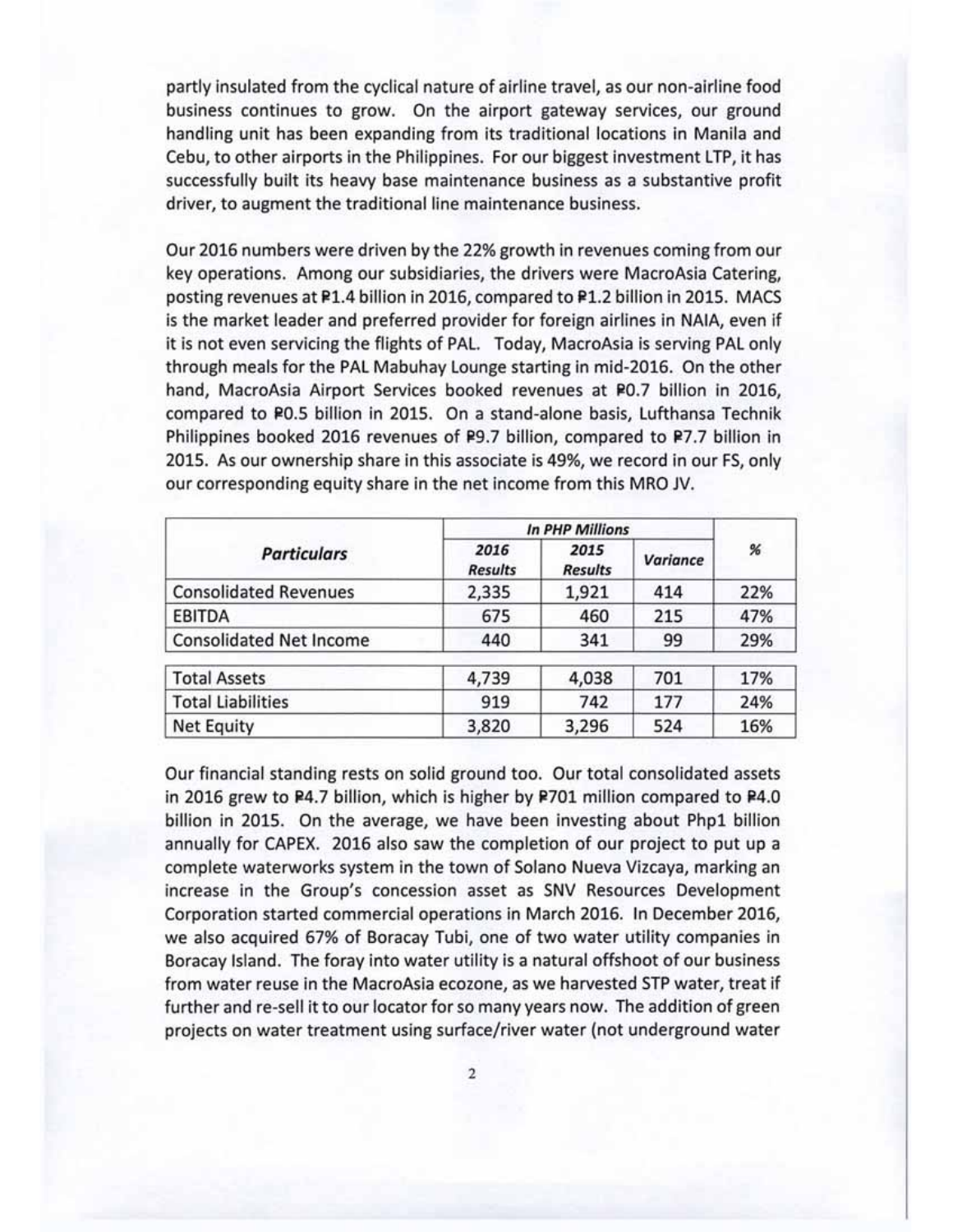that disturbs the aquifer) will provide increasing and recurring cash flow to the MAC group in the long-term.

Our liabilities at less than #1B are mostly current trade-related items, with notes payable of only P189M for bank drawings to partly fund expansion projects. Our total equity stood at P3.8B, of which retained earnings is about P2B.

Our total cash and cash equivalents stand at P560 million by yearend 2016, reflecting a decrease of P134 million in 2016 due to utilization of cash for assets like ground support equipment, facility refurbishment, company acquisition and other profit improving investments. The boards of our companies have appropriated as of 2016 in total, P983M for key projects, some of which are coming online in the short term.

Among the projects from 2016 that are still being pursued in 2017, we cite the Php600 million industrial catering facility in Sucat which will be operational by first quarter of 2018, and the water projects in Boracay Island and Cavite.

| <b>Particulars</b>                                                                                  | 2016 Ratio | 2015 Ratio |
|-----------------------------------------------------------------------------------------------------|------------|------------|
| Debt / Equity (Total Liabilities / Equity)<br>[less than or equal to 150% : 100%]                   | 24%        | 22%        |
| <b>Current Ratio (Current Assets/Current Liabilities)</b><br>[greater than or equal to 120% : 100%] | 189%       | 272%       |
| Return On Equity (Net Income/Equity)                                                                | 12%        | 10%        |

Some key ratios from our financial statements are indicated below:

MacroAsia stands firmly on stable ground to grow further, and can easily tap into the debt market for more funds.

#### **Dividends**

MacroAsia does not have a firm dividend policy, but has a history of growing cash dividends year-on-year, notwithstanding the investments in new projects. In the past years, every December, the Board evaluates the performance of the Group and studies the declaration of cash dividends to be paid either in January or early February the following year.

For 2016, our earnings per share was at P0.32/share. In December 2016, the Board authorized the declaration of cash dividends at P0.08/share and these dividends were paid in the first week of February 2017. The cash dividend of P 0.08/share reflects a dividend yield of about 3.3% when seen with MAC's